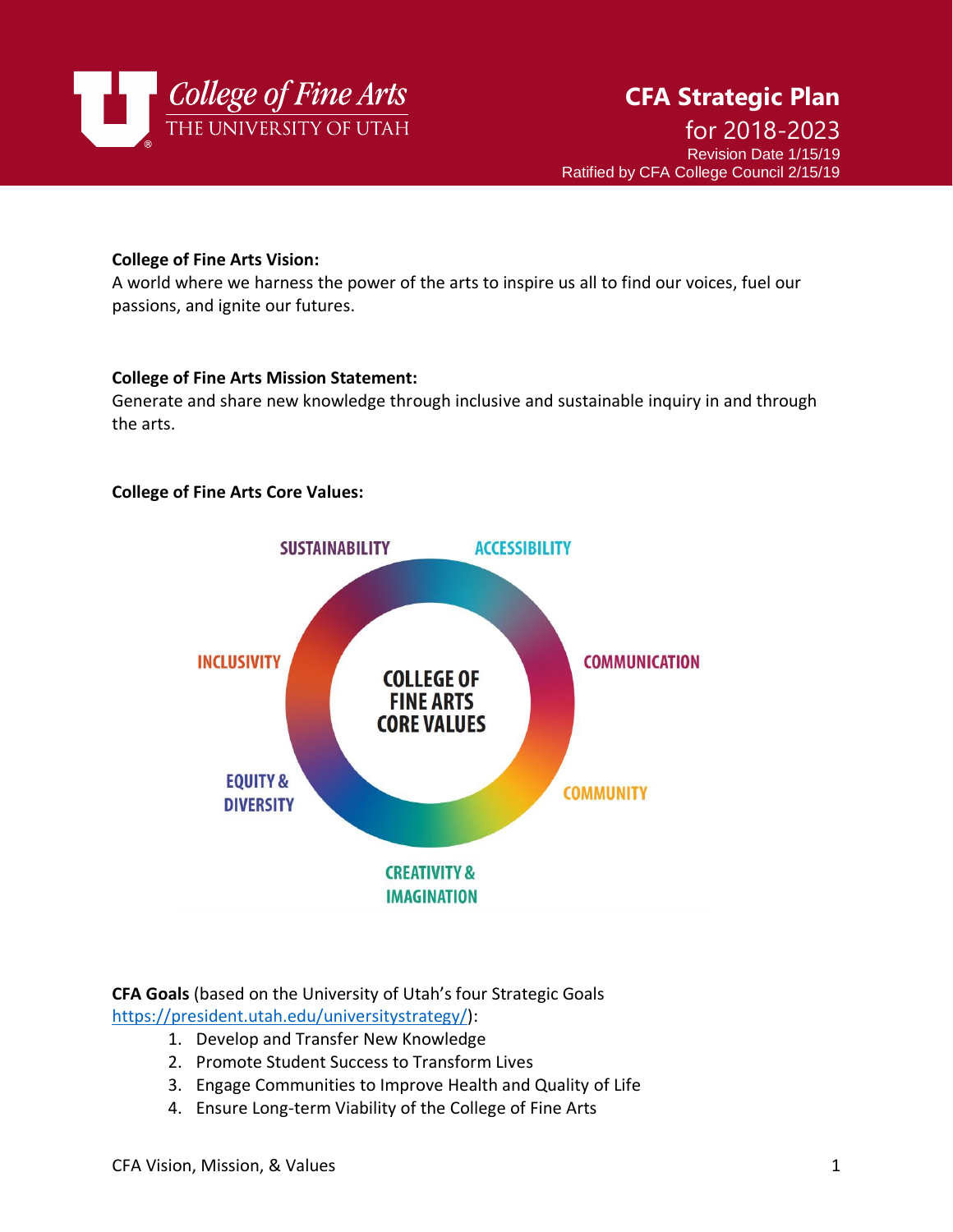This strategic plan is the product of significant reflection on the part of the faculty and staff of the College of Fine Arts (CFA). Over a period of two years, from 2016 through 2018, the college community invested thoughtful energy and cooperative efforts, examining our past and present, and boldly envisioning our future. The process led to our college community collaboratively establishing a list of shared core values, crafting newly re-envisioned mission and vision statements, and developing our four central goals for the future.

From the preliminary stages, this project has been a collective effort. Prior to the 2016 close of the college's previous strategic plan, the CFA initiated college-wide townhall meetings with a focus on discussing "Strategic Pathways." These townhall meetings engaged faculty and staff members in preliminary discussions about the future, looking toward a new strategic plan. In an August 2017 retreat, the college's Executive Committee conducted a SWOT analysis, exploring the college's perceived strengths, weaknesses, opportunities, and threats. This analysis informed the development of the team that would further shape the strategic plan. Discussions continued through the Fall of 2017, culminating in the creation of the college's four main goals, which reflect the university's goals by focusing on research, student success, community engagement, and long-term viability.

In Fall 2017, the college formed four subcommittees, one to focus on each goal, and populated the subcommittees with volunteer faculty, staff, and community members. At the close of that Fall semester, the college hosted a retreat for the subcommittees to launch the development of their respective goal areas, and subcommittee meetings and discussions continued through the Spring of 2018. At the request of the subcommittees, the college crafted surveys to collect data across the college population – including students, staff, and faculty – in the hopes that all voices would be represented in the final plan. The surveys were conducted in March of 2018, and the data collected helped shape the initiatives of the current plan.

Through the Spring and Summer of 2018, the subcommittees reviewed the survey data, began to establish focus areas, and developed and refined initiatives and action steps for each goal. In August, the college's Executive Committee reviewed, discussed, and further refined a draft of the developing Strategic Plan. Subsequently, with feedback from the Executive Committee, the subcommittees continued editing their respective sections, and began determining responsible parties and timelines for each initiative.

In Fall 2018, college-wide townhall meetings were held to discuss the draft of the plan in its entirety. Input from the college community was integrated through continued editing, and the plan was further reviewed and refined by the Dean's Cabinet and Executive Committee. The final version of the 2018-2022 Strategic Plan was distributed college-wide in January of 2019, is expected to be approved by the college's Executive Committee on February 1, 2019 and ratified by the College Council on February 15, 2019.

As we strive to live by our core values and embody our mission, our intention is for this plan to be a "living" document that will continue to evolve as we seek to reach our vision for the future of the College of Fine Arts.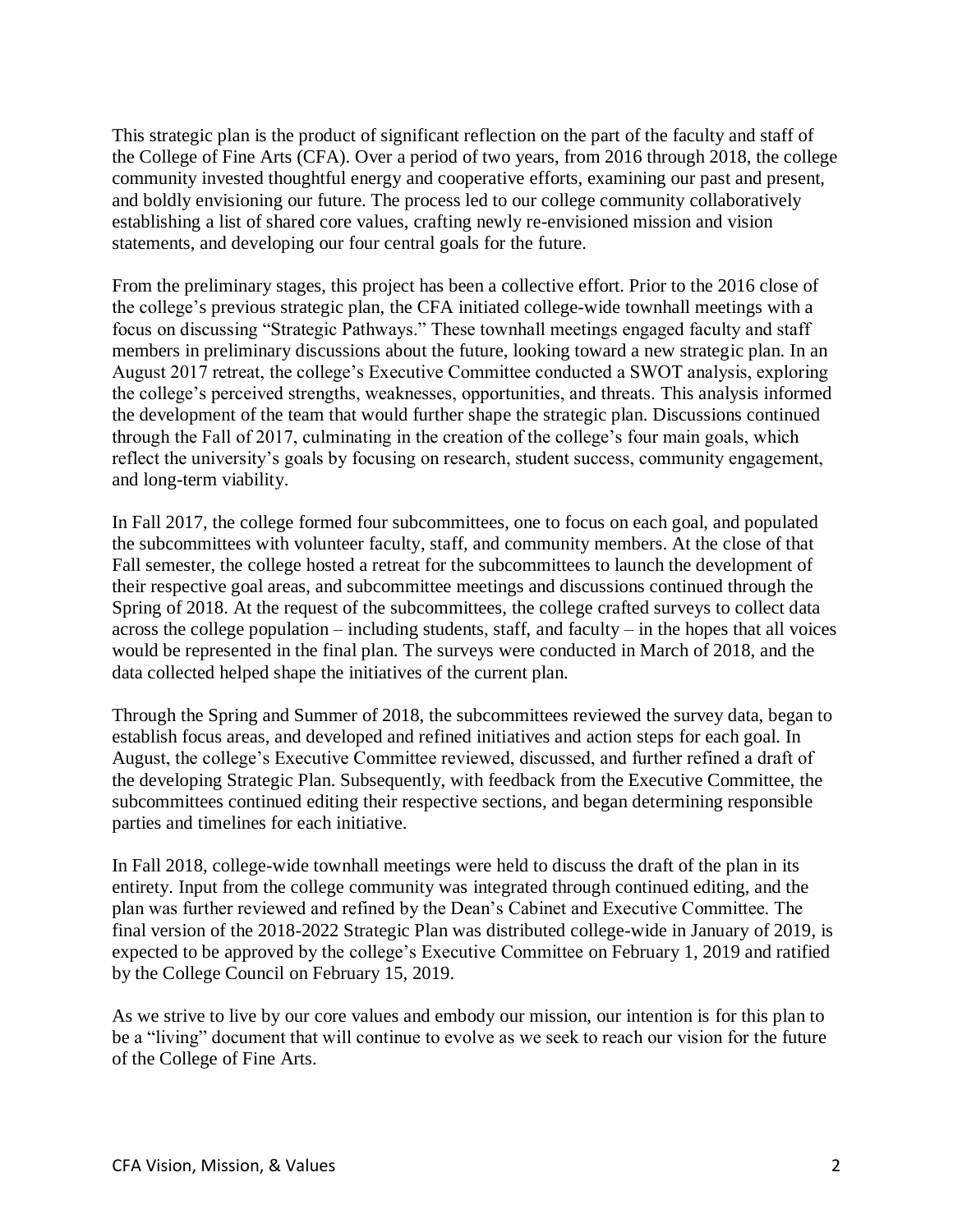# **CFA Goal #1: Develop and Transfer New Knowledge**

*Researchers within the College of Fine Arts engage in a plurality of rigorous and innovative research methods that exist, by and large, in two complementary arenas: first, the creation and dissemination of new culture; and second, humanistic or social scientific inquiry about the arts. Our goal is to support and advance arts research in the context of both a Research 1 university and an increasingly diverse society.*

| <b>Objectives, Initiatives, &amp; Actions</b> |                                                                                                                                                                                                                                                                       |  |  |
|-----------------------------------------------|-----------------------------------------------------------------------------------------------------------------------------------------------------------------------------------------------------------------------------------------------------------------------|--|--|
|                                               | Objective 1: Diversify and improve research productivity across the College                                                                                                                                                                                           |  |  |
|                                               | Initiative 1.1: Provide key resources to support significant research efforts                                                                                                                                                                                         |  |  |
|                                               |                                                                                                                                                                                                                                                                       |  |  |
|                                               | Actions                                                                                                                                                                                                                                                               |  |  |
|                                               | 1) Establish research productivity baselines across the College and unit-by-unit                                                                                                                                                                                      |  |  |
|                                               | 2) Formalize a reduced teaching load/buyout/pre-tenure research leave program for<br>significant research activity for pre-tenured faculty                                                                                                                            |  |  |
|                                               | 3) Continue to work with the Office of the Vice President for Research to ensure that<br>University-level research training and support is inclusive of the needs of arts faculty and<br>graduate students                                                            |  |  |
|                                               | 4) Track use of and evaluate the effectiveness of the Research Development Office (RDO) in<br>satisfying the needs of current CFA faculty researchers, conduct a cost-benefit analysis,<br>and determine whether to continue to support the RDO with College funds    |  |  |
|                                               | 5) Assess need annually for staff support for pre- and post-award grant application processes<br>and management                                                                                                                                                       |  |  |
| 6)                                            | Improve communication with faculty about the resources currently available to support<br>research at the University and in the College                                                                                                                                |  |  |
|                                               | a. Schedule in-person opportunities for the college's Associate Dean for Research<br>(ADR) to communicate directly with faculty at meetings at least annually (more<br>often if requested by units)                                                                   |  |  |
|                                               | b. Redesign the "Faculty Grants & Research Support" page of the CFA website to<br>make it more user-friendly for faculty                                                                                                                                              |  |  |
|                                               | 7) Continue supporting graduate student research (e.g., Individual Student Travel Grant, CFA<br>Grad Student Research Excellence Fellowship) and explore options for further encouraging<br>graduate student research (e.g., writing workshops for graduate students) |  |  |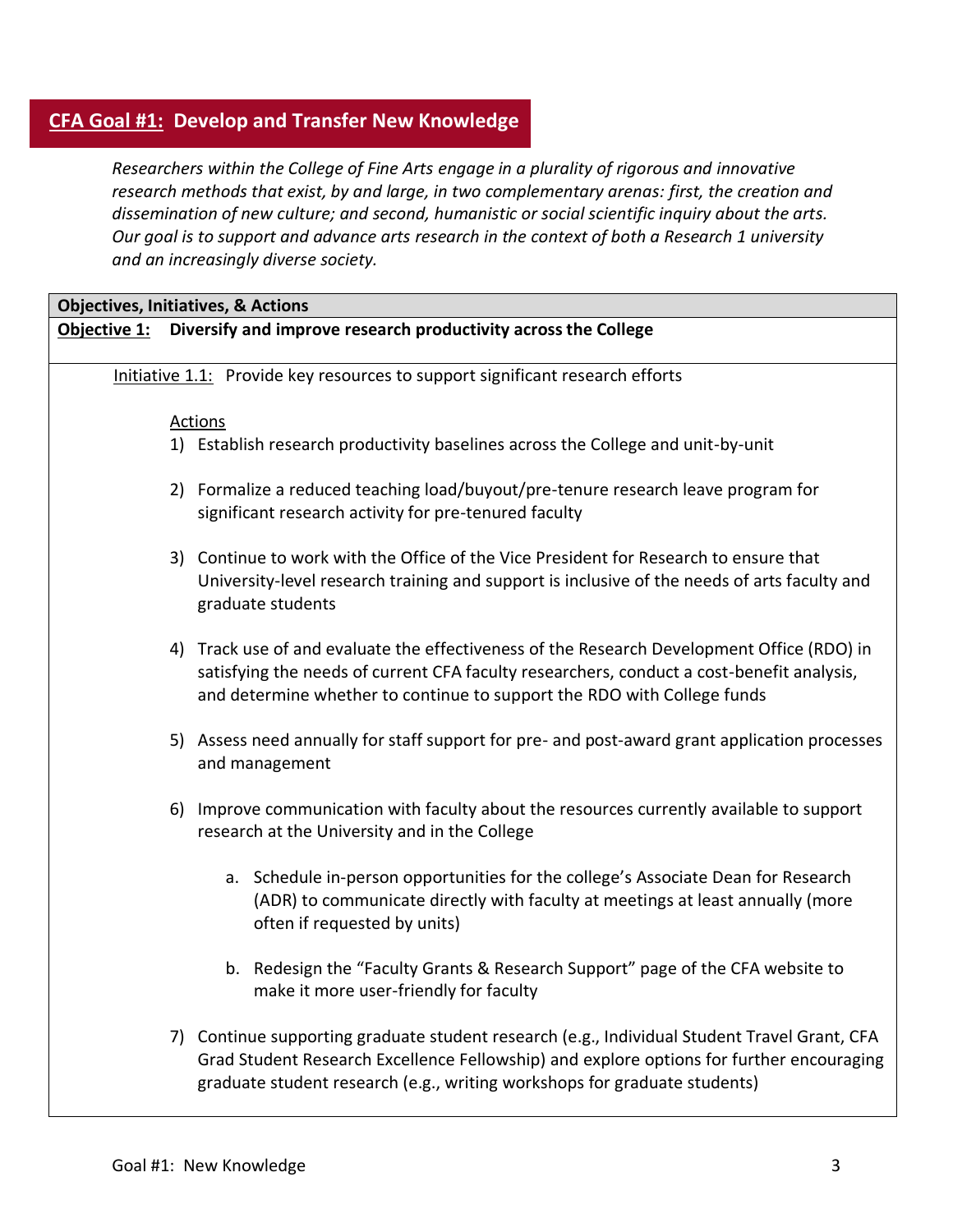- 8) Gather input from faculty about the current college-level granting processes to determine whether changes might increase application volume; implement changes as necessary
- 9) Continue collaboration with Digital Matters Lab and encourage faculty participation
- 10) Assess and compare research productivity at the end of the strategic plan period

## Initiative 1.2: Diversify research conducted in the CFA

The term "diversify" is intended to communicate movement in a direction that embraces the extraordinary variety of human aesthetic tradition and seeks to understand the value placed on those expressions by different communities. "Diversity" here is understood to signify not only topics related to or people from historically and currently marginalized communities, but also to include artistic traditions from outside those that have historically dominated Anglo-American research and teaching in the arts; popular arts traditions that are only recently receiving serious attention in academe; community-engaged and community-based research; and arts in applied settings.

- 1) Research and pilot the establishment of a national/international summer research institute at the University of Utah that focuses on diversity in the arts. Such an institute would bring together theorists, historians, practitioners of all art forms from across the globe to investigate diversity and inclusion in the arts—issues that have implications for social justice, ethics, and aesthetics. Such investigations could vary in form, from the scholarly to the creative (and hybrids thereof).
	- a. Appoint a committee with representatives of all units in the College to:
		- Assess faculty interest in establishing an institute of this kind through surveys, focus groups, discussions at faculty meetings, etc.
		- Conduct research into extant summer research institutes: locations; missions; budgets/operations; administrative structures
		- Draft proposal for institute for College Council approval
	- b. Begin fundraising efforts
	- c. Pilot the summer institute
- 2) Prioritize and support unit-level strategic hiring efforts that will increase the diversity of research conducted in the College
	- a. Develop a faculty search manual that supports diverse hiring practices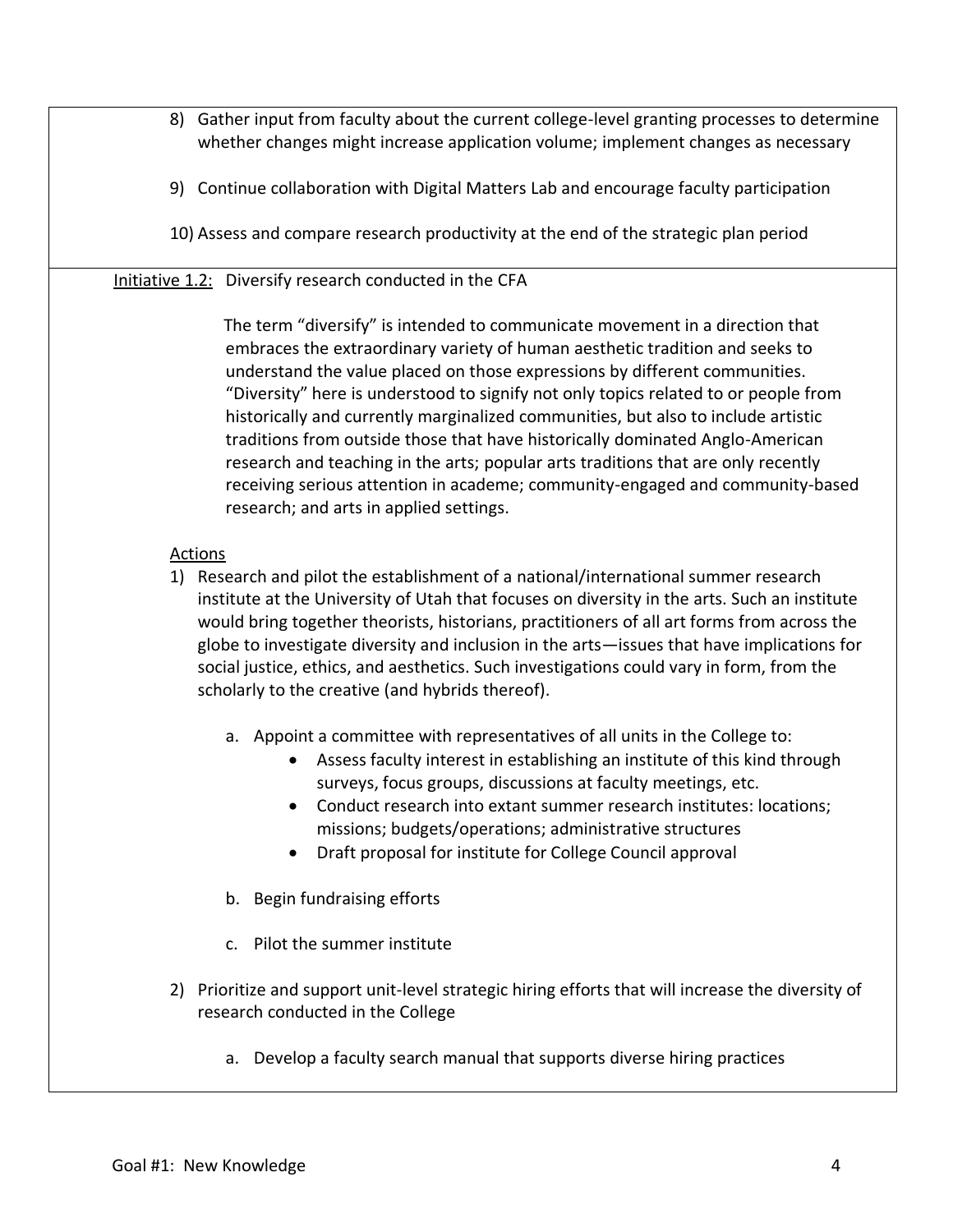|                     |    | b. Investigate best practices for supporting our current arts curricula (which are<br>largely Western-dominated) while simultaneously diversifying research and<br>curricula to reflect and serve the needs of an increasingly diverse nation and the<br>global knowledge economy |
|---------------------|----|-----------------------------------------------------------------------------------------------------------------------------------------------------------------------------------------------------------------------------------------------------------------------------------|
|                     |    | 3) Coordinate and facilitate opportunities for interdisciplinary dialogue and research<br>collaboration across the College (e.g., offer grants to interdisciplinary working groups for<br>workshops with guest artists or scholars)                                               |
|                     | 4) | Continue to coordinate and facilitate the work of the Arts-in-Health Innovation Lab                                                                                                                                                                                               |
|                     |    | a. Develop strategic outline for AIHIL                                                                                                                                                                                                                                            |
|                     |    | b. Search for and hire CFA faculty member under the Arts-in-Health Transformative<br>Excellence Program grant (aim for July 1, 2019 start date)                                                                                                                                   |
|                     |    | Incorporate the National Center for Voice and Speech into the CFA and develop<br>c.<br>robust research ties between NCVS, CFA units, and units in the Health Sciences                                                                                                             |
|                     |    | d. Participate in search for second faculty member under the Arts-in-Health TEP in<br>College of Health                                                                                                                                                                           |
|                     |    |                                                                                                                                                                                                                                                                                   |
| <b>Objective 2:</b> |    | Raise the profile of research conducted by members of the College community                                                                                                                                                                                                       |
|                     |    | Initiative 2.1: Facilitate regular and effective communication about research in order to maximize<br>visibility both inside and outside the University                                                                                                                           |
|                     | 1) | <b>Actions</b><br>Develop accessible, easy-to-remember language that explains briefly what it means to do<br>"research" in the arts, with the aim of clearly communicating our research mission and<br>activities to individuals and institutions outside the CFA                 |
|                     |    | 2) Educate faculty about the uses of FAR and Faculty Profiles (e.g., link between FAR and<br>college/unit funding, merit increases, improvement of faculty visibility, and collaborative<br>opportunities)                                                                        |
|                     |    | a. Develop short, online trainings and one-page handouts for faculty on how to<br>update FAR and Faculty Profile effectively and accurately, using keywords                                                                                                                       |
|                     |    | b. Clarify the link between research productivity and merit pay increases for tenure-<br>line faculty                                                                                                                                                                             |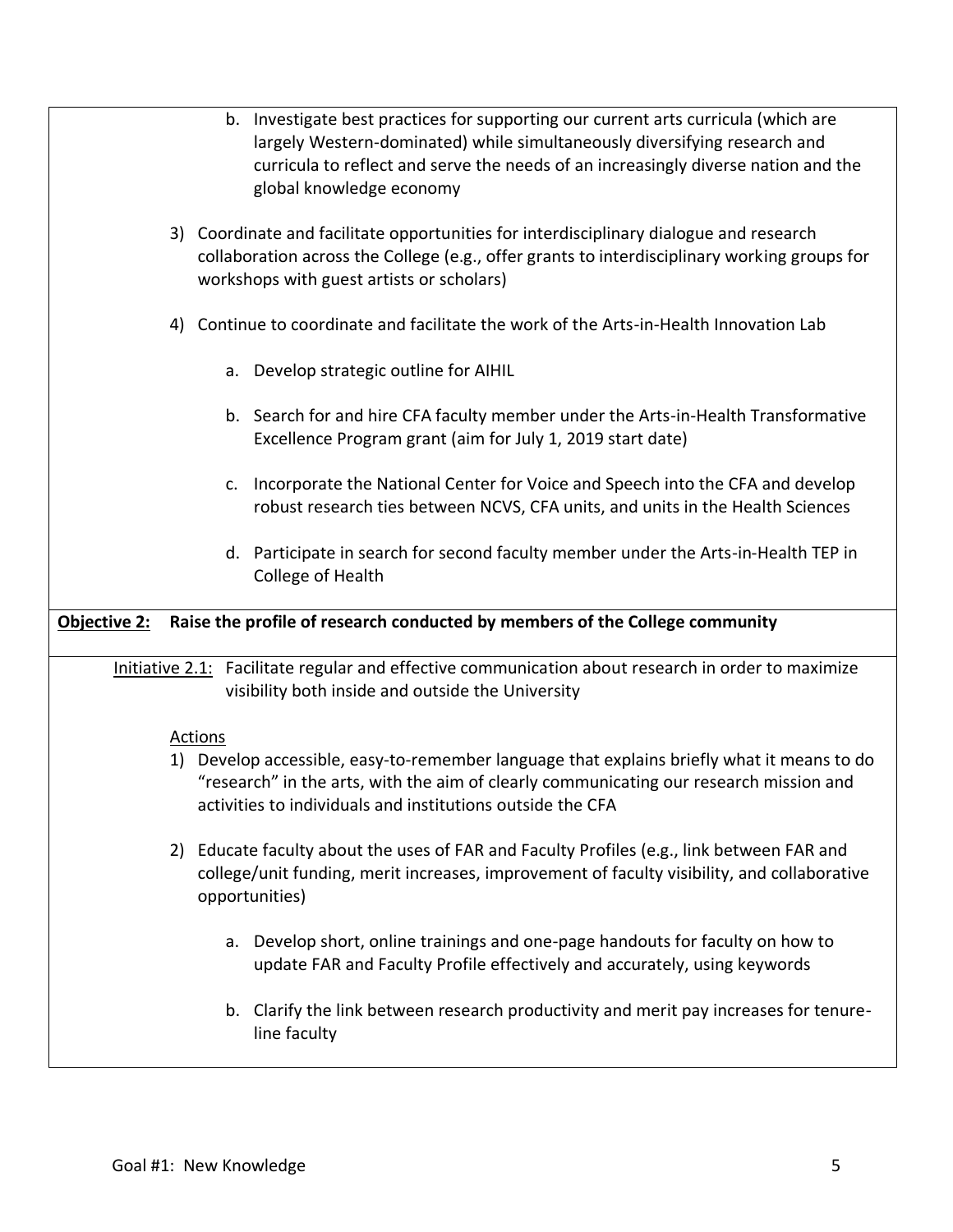- 3) Assess existing unit-based, college-wide, or interest-based research groups at which faculty and students can present their work (e.g., School of Music currently has a forum like this) and explore opportunities for support and expansion
- 4) Share information about all types of research (i.e., not just performances and exhibitions) with Marketing & Communications
- 5) Develop communication strategy to raise profile of AIHIL—branding events and activities, increase traffic to website, publicizing activities and events connected to arts-in-health via CFA website and AIHIL website
- 6) Network with national and international colleagues involved with arts-in-health activities, esp. at R1 institutions

Initiative 2.2: Leverage the status of the University as a "highest intensity research" institution to attract and retain top graduate and undergraduate students from all over the country

- 1) Assess current involvement of students in faculty research, conduct inventory of available resources and incentives for involving students in faculty research, conduct inventory of barriers to student involvement in faculty research (including examination of RPT policies); eliminate barriers when possible; reassess at end of plan period
- 2) Disseminate information on resources to faculty and students at regular intervals through a variety of means (e.g., research newsletter, stories in owned media about research including student assistants, faculty meetings, college council, new faculty orientation, town hall meetings)
- 3) Incentivize student involvement in faculty research through recognizing achievements in research mentorship (newsletters, blog, social media, etc)
- 4) Support and promote student-driven research efforts
	- a. By framing such efforts as "research" when publicizing the work, including curricular and extra-curricular work
	- b. By directing students to FAF grants, the Office for Undergraduate Research and the UROP program, the Graduate School, other CFA, University, and external funding opportunities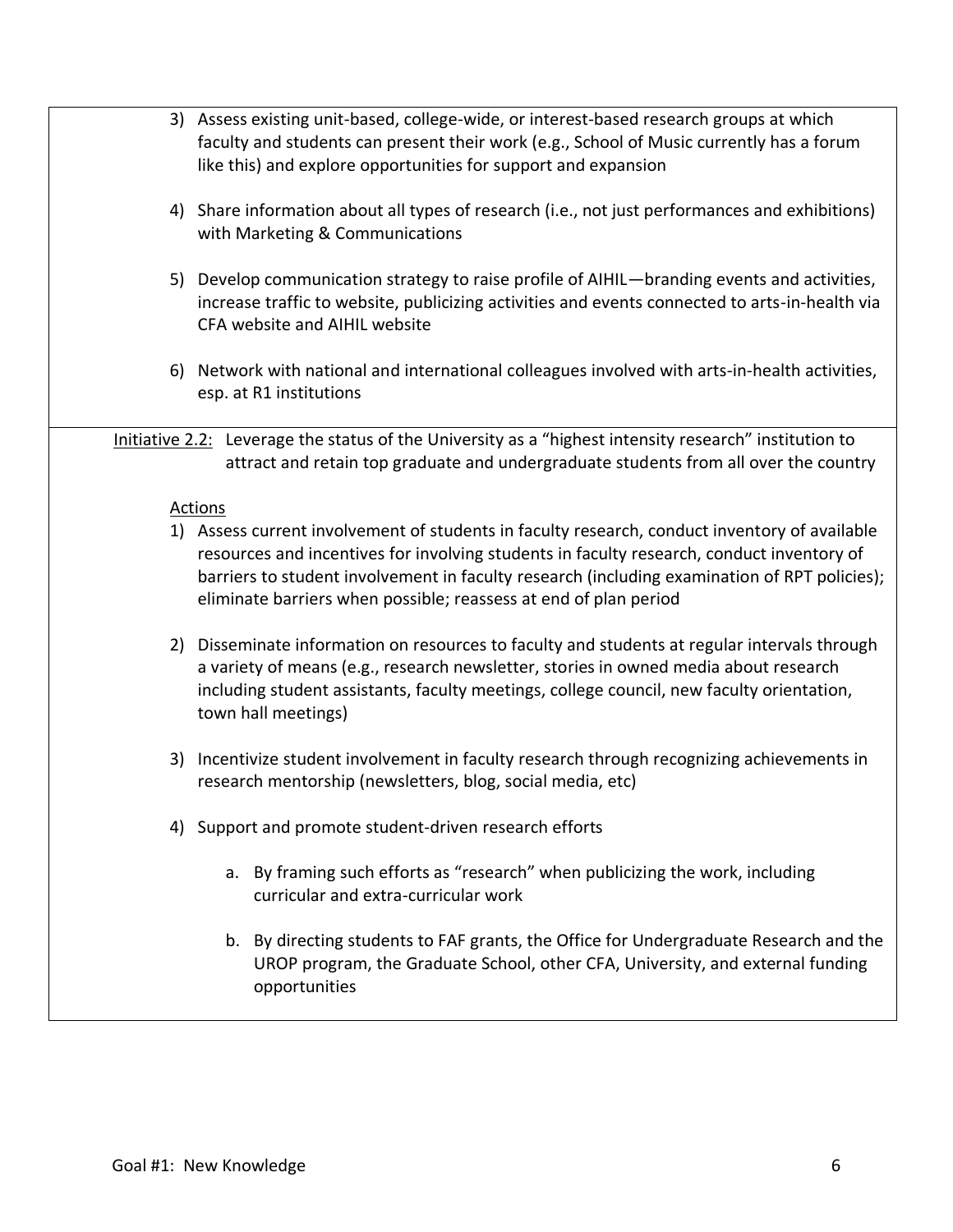# **CFA Goal #2: Promote Student Success to Transform Lives**

*The College of Fine Arts prioritizes student success and the opportunity to transform lives. We believe that student success can be achieved through utilizing data to drive our decision-making processes, thereby informing the strategic alignment of our curricular offerings, extra-curricular opportunities, and student funding with our goals for student access, achievement, and degree completion. Through our efforts in prioritizing student success, we expand opportunities for transforming lives.*

| <b>Objectives, Initiatives, &amp; Actions</b>                                                                                                                                                                                                                                          |  |
|----------------------------------------------------------------------------------------------------------------------------------------------------------------------------------------------------------------------------------------------------------------------------------------|--|
| Objective 1: Enhance CFA student success through curricular experiences                                                                                                                                                                                                                |  |
| Initiative 1.1: Offer rigorous, relevant, available, and sustainable curriculum in each of the CFA<br>degree-offering units                                                                                                                                                            |  |
| <b>Actions</b>                                                                                                                                                                                                                                                                         |  |
| 1) Conduct unit-driven curricular audits to determine needed curriculum reform focused on<br>rigorous, relevant, and sustainable curriculum and aligned with institutional goals and<br>national standards and norms; implement curricular changes as determined by the audits         |  |
| 2) Conduct a course scheduling review and, when possible, align course times with the<br>University's standard block class schedule                                                                                                                                                    |  |
| 3) Review and, if necessary, develop or refine departmental student learning assessment<br>plans                                                                                                                                                                                       |  |
| Initiative 1.2: Create a college-wide strategic direction for establishing or expanding interdisciplinary<br>arts programs                                                                                                                                                             |  |
| Actions                                                                                                                                                                                                                                                                                |  |
| 1) Establish task force committees charged with making recommendations for strategic<br>directions of future and existing interdisciplinary programs (possible areas include: arts and<br>cultural leadership, arts education, arts entrepreneurship, arts-in-health, arts technology) |  |
| 2) Based on task force committees' recommendations, assign priorities and develop an action<br>plan for interdisciplinary arts programs                                                                                                                                                |  |
| Initiative 1.3: Strengthen pedagogical and curricular support for course instructors                                                                                                                                                                                                   |  |
| <b>Actions</b><br>1) Create forums to share best practices in pedagogy and/or curricular development                                                                                                                                                                                   |  |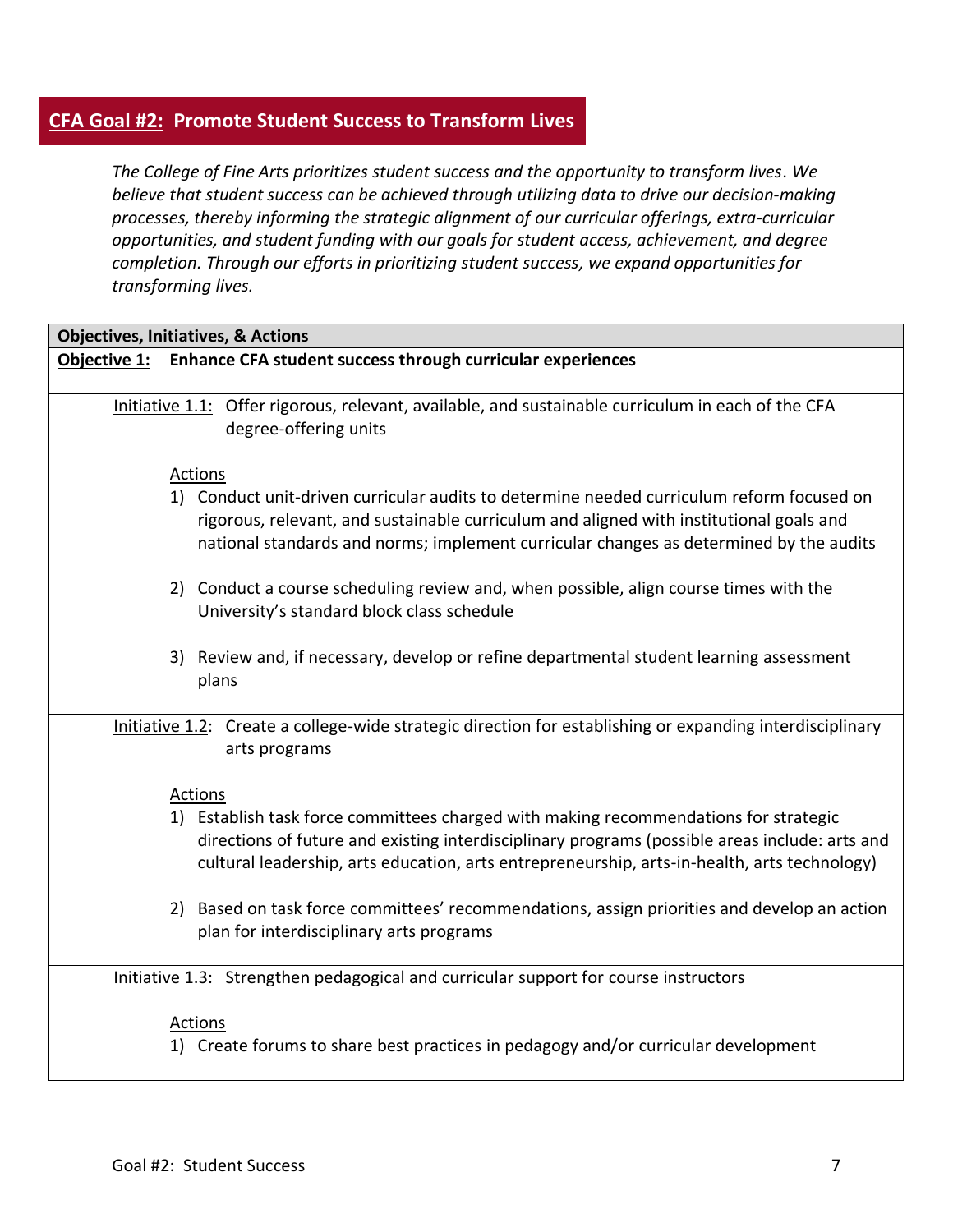2) Assess departmental partnerships with CTLE/TLT/Digital Matters and explore opportunities for increased faculty participation **Objective 2: Improve student experiences, progression toward timely graduation, and post-graduate success**  Initiative 2.1: Deploy data analytics to better understand barriers to student success and develop data-driven strategies to remove those barriers Actions 1) Acquire support and resources to learn and employ effective ways to make data-driven decisions regarding student success (retention) and process to timely graduation 2) Create congruent college-wide and unit-level goals for student enrollment and graduation rates that align with institutional values and goals (institutional core values are: student success and engagement, research and teaching excellence, diversity, sustainability, global vision and strategy, community and leadership) Initiative 2.2: Maintain high-quality collaborations among faculty, administrators, staff, and academic advisors to assure students have the most accurate and timely information to navigate their chosen educational programs Actions: 1) The CFA Undergraduate Affairs Team will hold regular meetings with unit-level leadership to share policy, process, and curricular updates 2) Develop sound and reasonable communication strategies to assure accurate, timely, and appropriate information-sharing concerning the student experience 3) By degree/emphasis, publicize an average per term cost of tuition and fees so students can accurately plan for the cost of their education Initiative 2.3: Create a comprehensive, data-driven communication plan focused on educating students, family, staff, and faculty of academic policies and best practices aligned with student success Actions: 1) Development of a Create Success website 2) Develop and execute a student success communication plan and coordinated graphic information (including email, UBN, social media, and printed messages)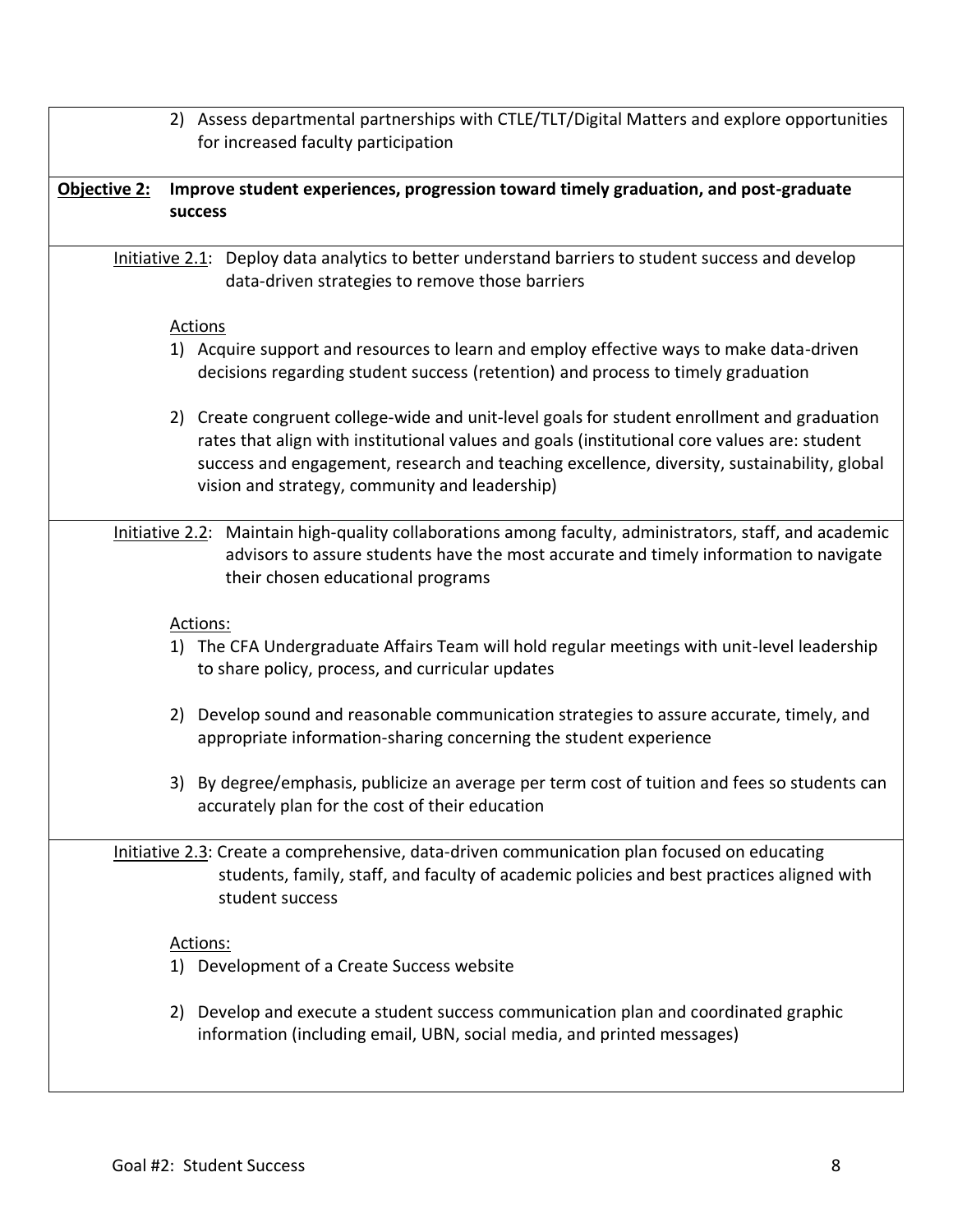|                     | Initiative 2.4: Assist students with their transition out of college through a college-wide internship<br>program connected to curriculum and students' goals                                                                                               |
|---------------------|-------------------------------------------------------------------------------------------------------------------------------------------------------------------------------------------------------------------------------------------------------------|
|                     |                                                                                                                                                                                                                                                             |
|                     | Actions:                                                                                                                                                                                                                                                    |
|                     | 1) Create an internship coordinator position to coordinate a college-wide internship program<br>focused on creating quality internship opportunities throughout the arts and maintaining<br>accurate data concerning internship participation and tracking  |
|                     | 2) Create a graduate student career preparation workshop                                                                                                                                                                                                    |
|                     | 3) Establish a partnership with the CFA Graduate Career Coach in the University's Career &<br>Professional Development Center                                                                                                                               |
| <b>Objective 3:</b> | Maximize scholarship/assistantship funding resources in each of the CFA degree-offering<br>units                                                                                                                                                            |
|                     | Initiative 3.1: Expand scholarship and assistantship opportunities and strategically align scholarships<br>with access, achievement, and completion goals                                                                                                   |
|                     | Actions                                                                                                                                                                                                                                                     |
|                     | 1) Conduct unit-level scholarship/assistantship assessment tied to established student<br>enrollment and graduation goals that align with institutional values (including multi-year<br>awards, recruitment funding, retention-to-graduation funding, etc.) |
|                     | 2) Determine and acquire optimal number of graduate students for each program and, if<br>necessary, acquire additional support for reliable funding (public and/or private)                                                                                 |
|                     | Initiative 3.2: Clearly communicate scholarship opportunities, deadlines and processes                                                                                                                                                                      |
|                     | Actions<br>1) Utilize the centralized scholarship database (Academic Works) and central scholarship<br>award system                                                                                                                                         |
|                     | 2) Communicate scholarship expectations, including post-acceptance requirements, academic<br>success, and donor relations                                                                                                                                   |
| <b>Objective 4:</b> | Offer relevant and sustainable extracurricular opportunities focused on student success and                                                                                                                                                                 |
|                     | transformation                                                                                                                                                                                                                                              |
|                     | Initiative 4.1: Promote transformative student-led artistic and scholarly endeavors                                                                                                                                                                         |
|                     | <b>Actions</b>                                                                                                                                                                                                                                              |
|                     | 1) Maintain a high-quality FAF grants program focused on providing arts students                                                                                                                                                                            |
|                     | opportunities to create student-led extracurricular opportunities                                                                                                                                                                                           |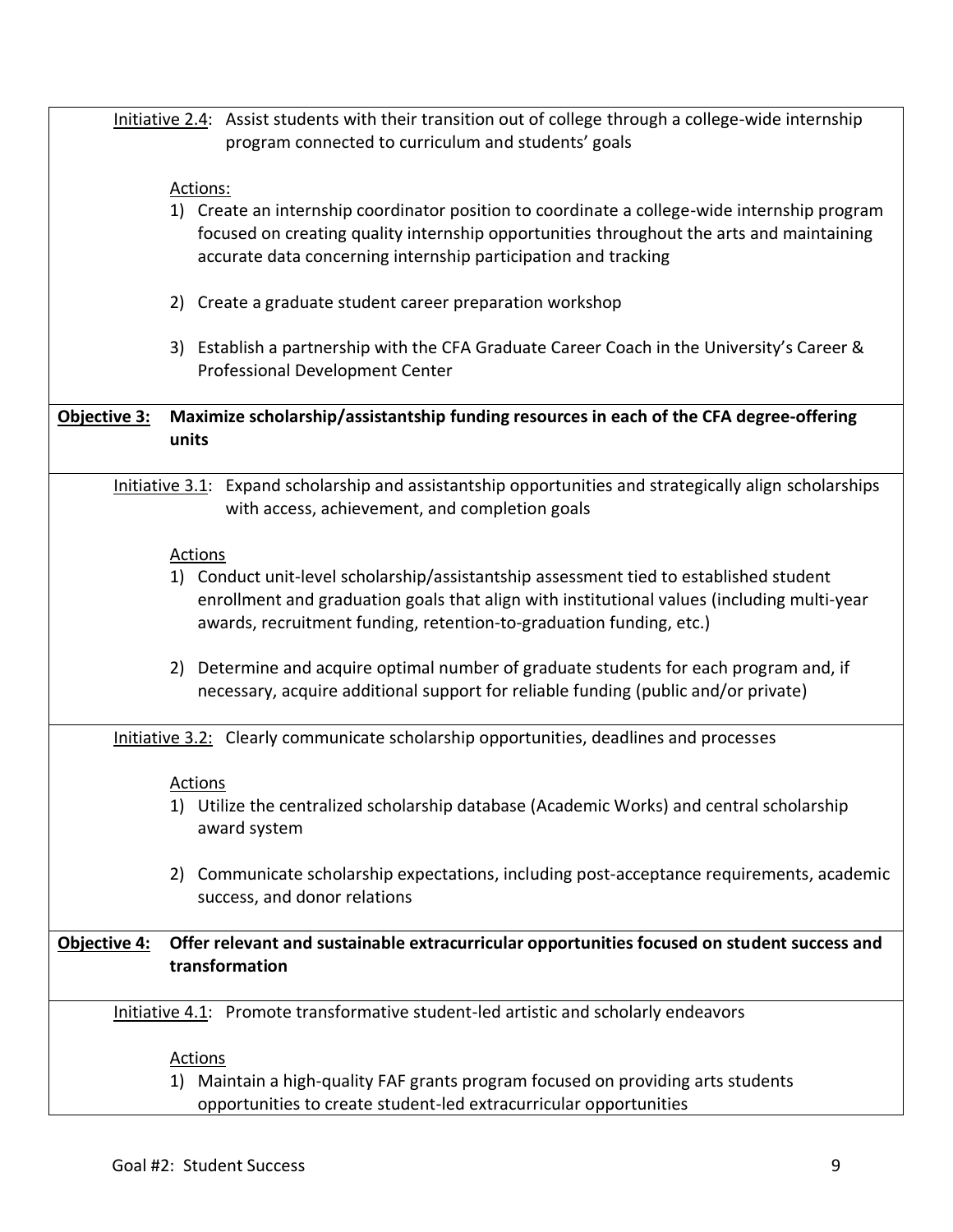2) Maintain and acquire resources aligned with supporting student-led research

Initiative 4.2: Reinforce a culture of arts collaboration and support across the CFA

- 1) Maintain support for the University's Arts Pass program, which ensures that CFA students have consistent performing and exhibiting opportunities
- 2) Conduct unit-driven "opportunities audits" to have a comprehensive list of opportunities (both extracurricular and curricular) aligned with student success and supporting arts collaboration across the CFA. An opportunities audit may identify needed changes in currently offered opportunities; barriers to the creation of opportunities, either in or across units; relationships of opportunities to curricular audits; needed resources for sustainability of opportunities; and needed creation of opportunities across areas of the arts.
- 3) Create processes for students to participate in student-led and collaborative opportunities across the CFA and throughout their education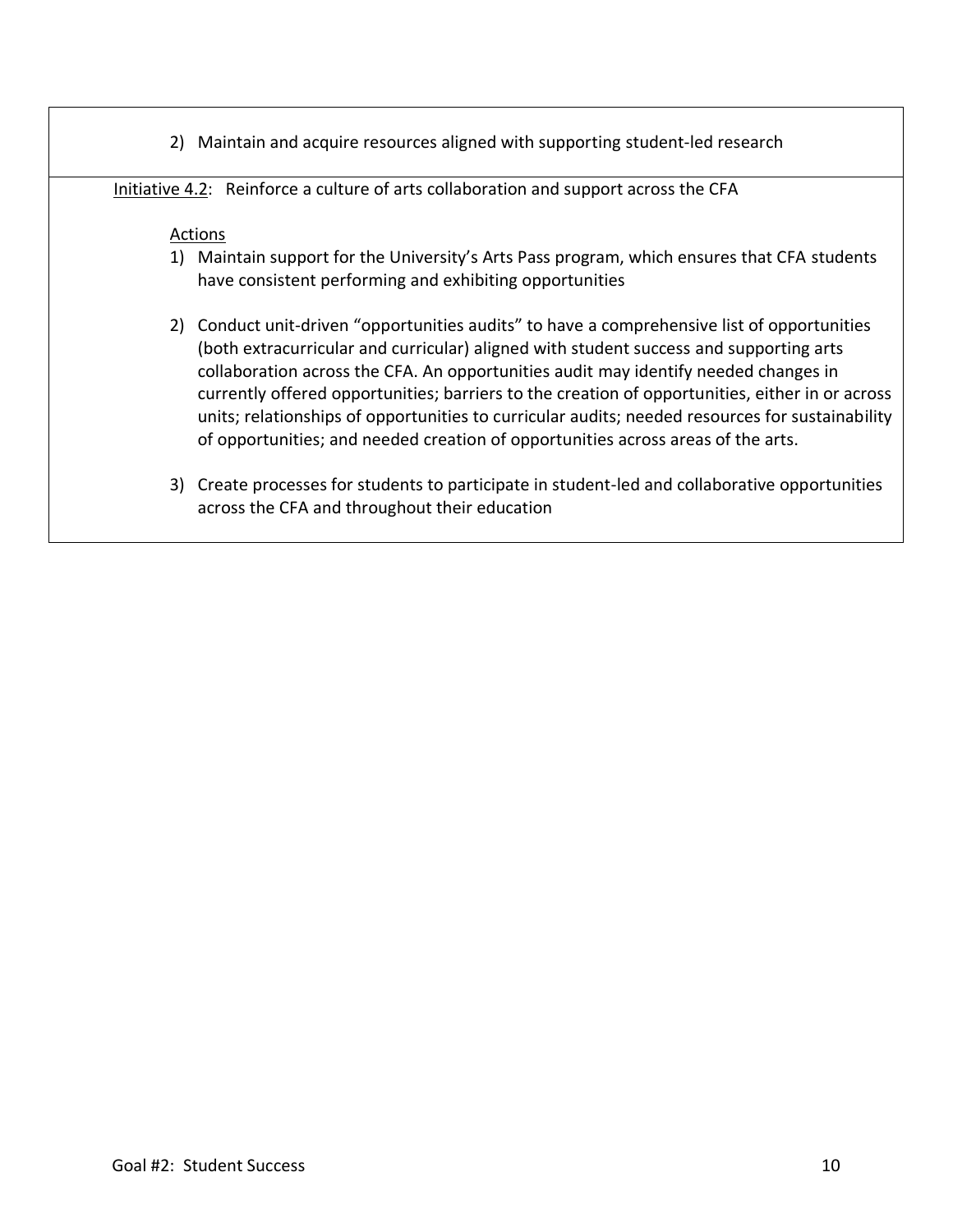# **CFA Goal #3: Engage Communities to Improve Health and Quality of Life**

*The College of Fine Arts is committed to expanding and enhancing our community engagement. By further developing our community-based research, curriculum, and experiential opportunities, we can reciprocally engage members of the college and greater community in and through a variety of educational, scholarly, and artistic contexts. We believe that, through our community engagement efforts, we can improve the health and quality of life in our communities.*

|              | <b>Objectives, Initiatives, &amp; Actions</b>                                                                                                                                                            |
|--------------|----------------------------------------------------------------------------------------------------------------------------------------------------------------------------------------------------------|
| Objective 1: | Engage communities in a broad range of campus arts offerings and lifelong learning                                                                                                                       |
|              | opportunities                                                                                                                                                                                            |
|              |                                                                                                                                                                                                          |
|              | Initiative 1.1: Establish a shared vision of what community-engaged teaching, research, and<br>experiences are in the CFA                                                                                |
|              | Actions                                                                                                                                                                                                  |
|              | 1) Generate dialogues with and gather input from college leadership, faculty, staff, and<br>students surrounding research philosophies on community engagement                                           |
|              | 2) Craft a college value statement to be adopted by the CFA                                                                                                                                              |
|              | Initiative 1.2: Increase awareness and participation in student community-based learning<br>opportunities                                                                                                |
|              | Actions                                                                                                                                                                                                  |
|              | 1) Increase the number of ArtsBridge Internships to support paid community-engaged learning<br>experiences for undergraduate and graduate students in traditional and non-traditional<br>learning spaces |
|              | 2) Develop a pilot program to catalog community-engaged internship opportunities in order to<br>recruit students and enhance faculty investment                                                          |
|              | 3) Analyze the viability of the Sustainability Teaching Scholars Program model, as a potential<br>method to build cross-campus awareness of arts-based learning and community-engaged<br>initiatives     |
| Objective 2: | Expand outreach and engagement to shape and improve the College of Fine Arts and the U                                                                                                                   |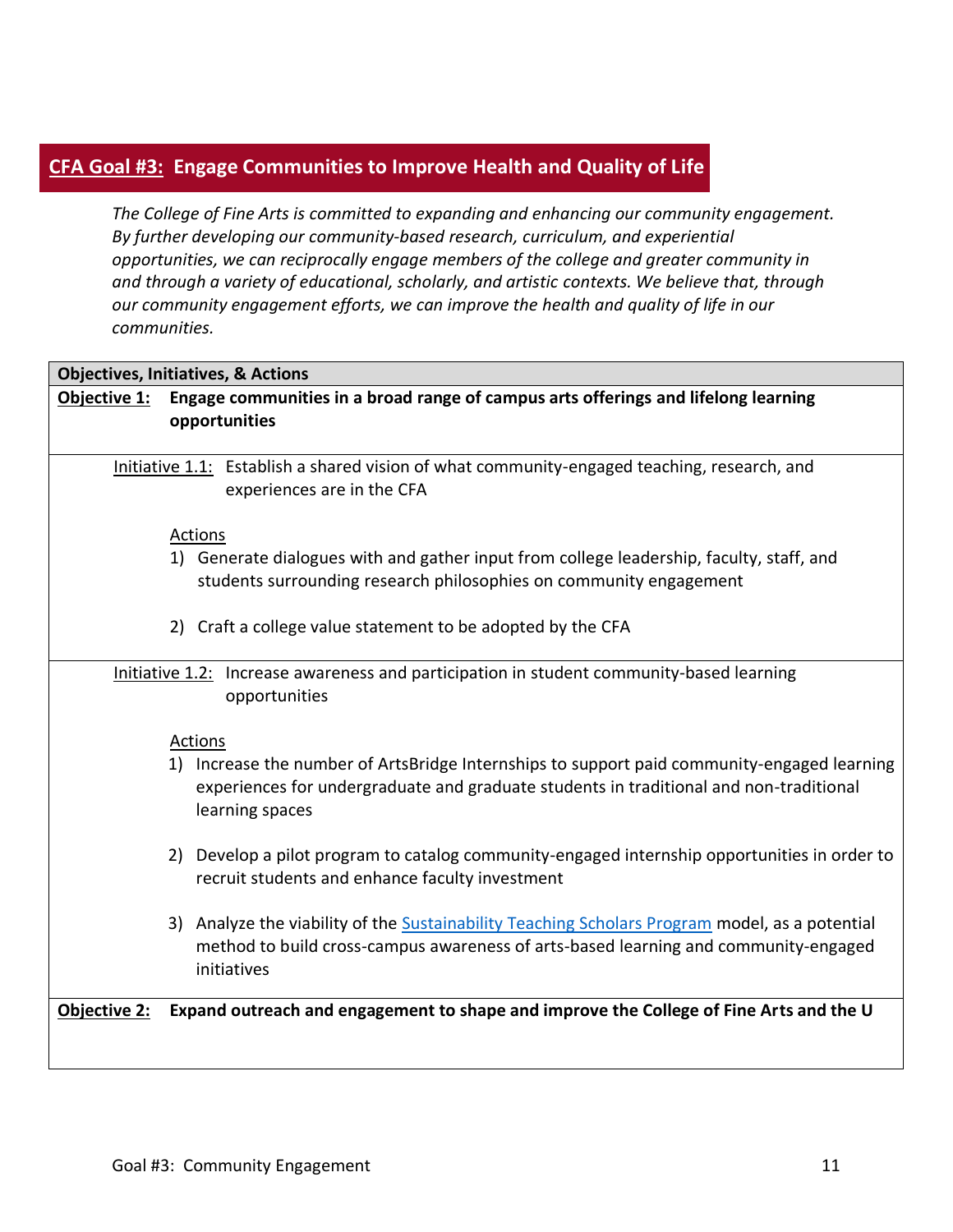Initiative 2.1: Using community-engaged approaches, enrich the educational experience of current students, support faculty research, and recruit new students to the CFA

### Actions

- 1) Assess current CFA Community Engaged Learning (CEL) courses and determine if additional courses may qualify for CEL-designation
- 2) Identify specific courses that could be designated as Diversity (DV) and potentially fulfill other general education requirements that support research and learning opportunities in alternative spaces
- 3) Increase the number of CFA courses taught off-campus in alternative spaces
- 4) Provide increased curricular choices and department processes that support students in their community-engaged learning goals (e.g., establish "either or courses" that are embedded in specific programs of study; increase the number of performances, exhibits, film screenings and senior recitals that take place in community spaces)

## **Objective 3: Partner with communities to meet critical needs and enhance access to the College of Fine Arts and the U**

Initiative 3.1: Increase access to the College of Fine Arts through online and hybrid course offerings

### Actions

- 1) Work with units to identify specific courses that would be appropriate to deliver in an online and/or hybrid format
- 2) Increase the number of online courses across the college

Initiative 3.2: Expand opportunities for community members to engage with CFA curricula

- 1) Work with units to identify specific CFA curricula and artistic/performance opportunities that would be appropriate to implement in community spaces and/or satellite campuses.
- 2) Work with Continuing Education to examine the [University Pathways](https://continue.utah.edu/) Return to the U [Program,](https://continue.utah.edu/) in order to consider implementing it to provide access to specific CFA courses and curricula which could be accessible to community members.
- 3) Work with University Neighborhood Partners to examine the [Education Pathways Program,](https://partners.utah.edu/partnerships-areas/education-pathways/) in order to consider implementing it to provide access to specific CFA courses and curricula which could be accessible to community members.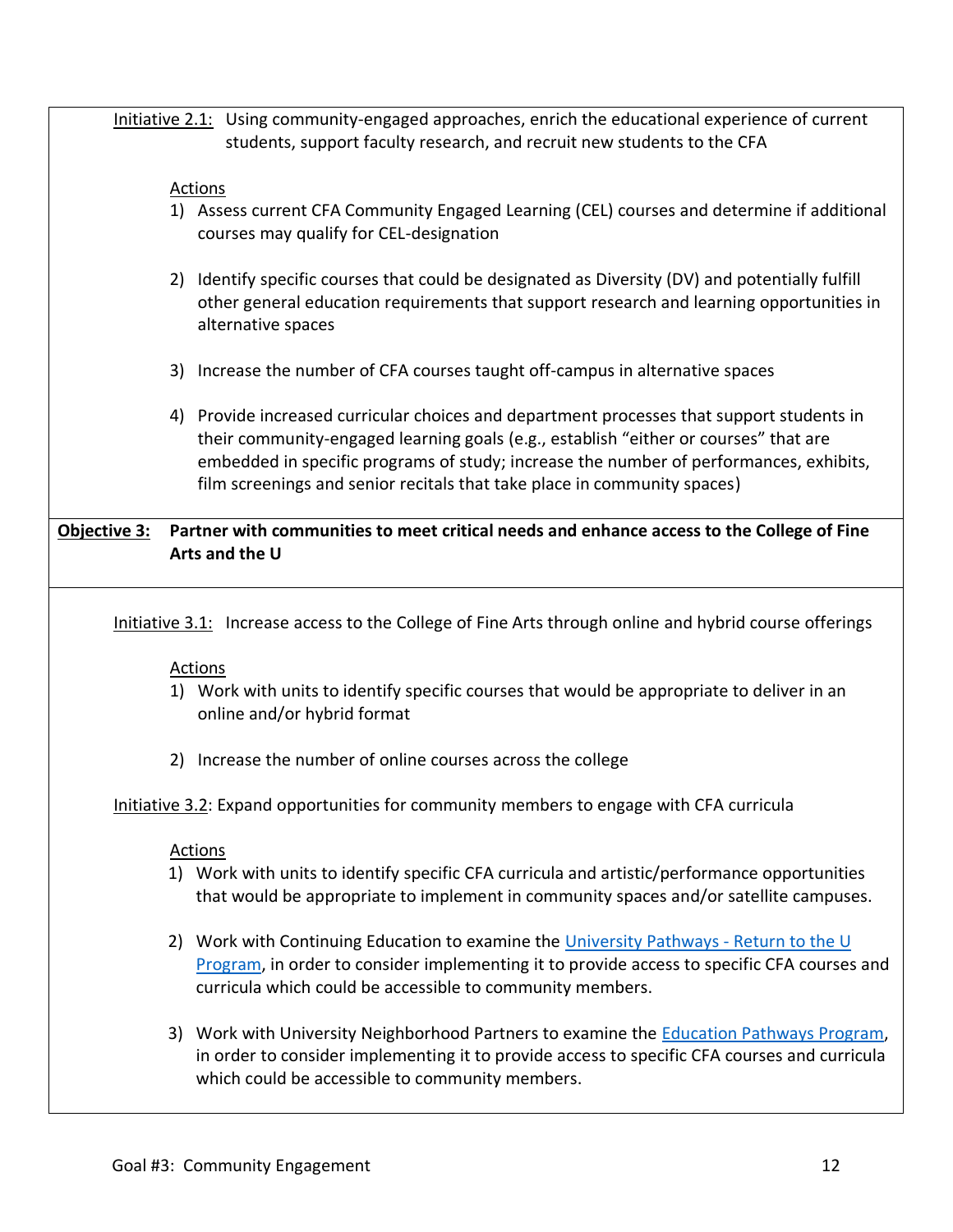# **CFA Goal #4: Ensure Long-term Viability of the College of Fine Arts**

*The long-term viability, or sustainability, of the College of Fine Arts is an amalgamation of a variety of factors that contribute to our individual and collective strengths. So, in addition to financial health and facilities improvements, we value the morale and well-being of our diverse and inclusive college community, and believe in clearly and broadly sharing our stories.*

|              | <b>Objectives, Initiatives, &amp; Actions</b>                                                                                                                                                   |
|--------------|-------------------------------------------------------------------------------------------------------------------------------------------------------------------------------------------------|
| Objective 1: | Foster an atmosphere of inclusion within the College of Fine Arts where the diversity of<br>individuals and their perspectives are valued and respected                                         |
|              | Initiative $1.1$ : Recruit and retain diverse students, staff, and faculty $-$ understanding what the diverse<br>perspective can bring to the curriculum, student experience, and the workplace |
|              | <b>Actions</b>                                                                                                                                                                                  |
|              | 1) Support extended search periods to enable widest recruitment for all open staff and faculty<br>positions                                                                                     |
|              | 2) Require implicit bias training for all search committee members                                                                                                                              |
|              | 3) Develop recruitment plans that specifically aim to increase student diversity                                                                                                                |
|              | Initiative 1.2: Implement policies and processes that encourage differing perspectives and voices<br>among all categories and ranks of employees to be heard, respected, and valued             |
|              | <b>Actions</b>                                                                                                                                                                                  |
|              | 1) Allow staff and career-line faculty to participate in academic unit meetings and with<br>relevant curricular and administrative decisions                                                    |
|              | 2) Include relevant staff positions in more unit leadership structures, forums, and decision-<br>making wherever possible                                                                       |
|              | Initiative 1.3: Expand the conversations and learning around color-conscious casting, implicit bias,<br>inclusive communications/marketing, and microaggressions                                |
|              | Actions                                                                                                                                                                                         |
|              | 1) Create Ad-hoc CFA Equity, Diversity, and Inclusion Committee, charged with developing                                                                                                        |
|              | initiatives to support equity, diversity, and inclusion efforts in alignment with University<br>objectives                                                                                      |
|              | a. Provide committee members equity, diversity, and inclusion training opportunities and<br>extend these to the CFA community                                                                   |
|              | b. Establish equity, diversity, and inclusion dialogue forums                                                                                                                                   |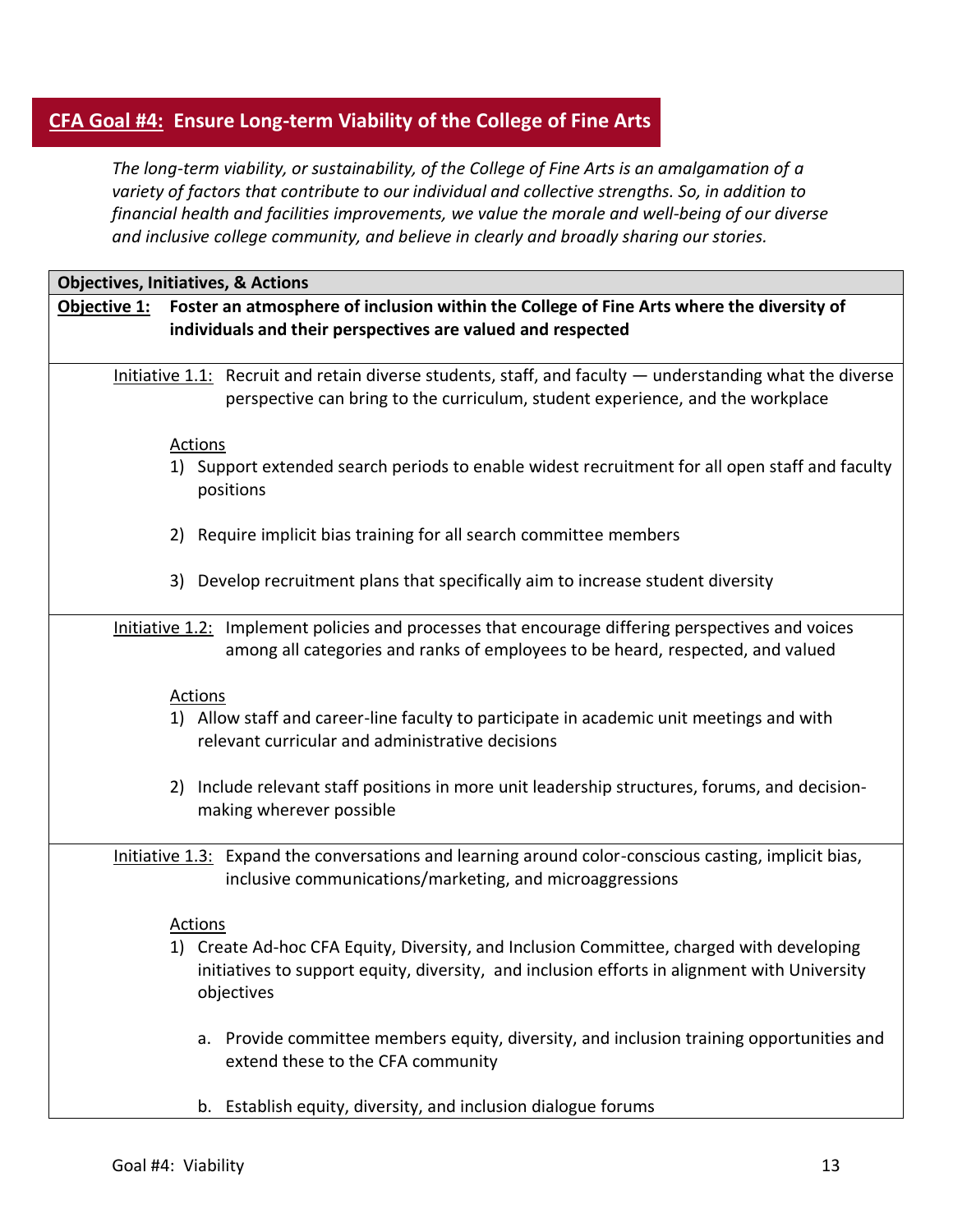| <b>Objective 2:</b><br>Enhance CFA employee relations, morale, and pay equity                                                                                                                                                                                                                                                 |  |
|-------------------------------------------------------------------------------------------------------------------------------------------------------------------------------------------------------------------------------------------------------------------------------------------------------------------------------|--|
| Initiative 2.1: Prioritize equitable compensation for all categories and ranks of employees: staff and<br>faculty (tenure-line, career-line and adjunct)                                                                                                                                                                      |  |
| <b>Actions</b><br>1) Actively pursue salary equity for staff and all ranks of faculty                                                                                                                                                                                                                                         |  |
| a. Gather data from peer and aspirant institutions and the University for pay rate<br>information                                                                                                                                                                                                                             |  |
| b. Establish an appropriate salary minimum for adjunct faculty throughout the college                                                                                                                                                                                                                                         |  |
| 2) Conduct annual merit-based performance evaluations of staff and faculty upon which merit<br>increases can be fairly based                                                                                                                                                                                                  |  |
| 3) Work toward budgeting such that annual increases are financially feasible for all non-<br>temporary employees (including the creation of a plan to encourage fair pay for adjunct<br>faculty)                                                                                                                              |  |
| Initiative 2.2: Enhance opportunities for connection, collaboration, and collegiality within and among<br>members of the college and campus community (such as College-wide Faculty & Staff<br>Meeting, CFA Staff Conference, Distinguished Alumni Awards Celebrations, Faculty &<br>Staff Awards, and Arts Bash Celebration) |  |
| Initiative 2.3: Promote and support professional development opportunities for staff and faculty                                                                                                                                                                                                                              |  |
| Actions<br>1) Maintain and expand internal and external opportunities for staff to receive professional<br>development training                                                                                                                                                                                               |  |
| Expand Staff Professional Development Fund amount and include tuition support for<br>a.<br>relevant University courses                                                                                                                                                                                                        |  |
| b. Explore online training opportunities in addition to Lynda.com                                                                                                                                                                                                                                                             |  |
| Create a college policy to support flexible work schedules for appropriate staff positions<br>2)                                                                                                                                                                                                                              |  |
| 3) Pursue additional resources to expand professional development opportunities for all<br>faculty                                                                                                                                                                                                                            |  |
| a. Expand professional development funding to support more faculty members                                                                                                                                                                                                                                                    |  |
| b. Expand Lynda.com training availability to faculty                                                                                                                                                                                                                                                                          |  |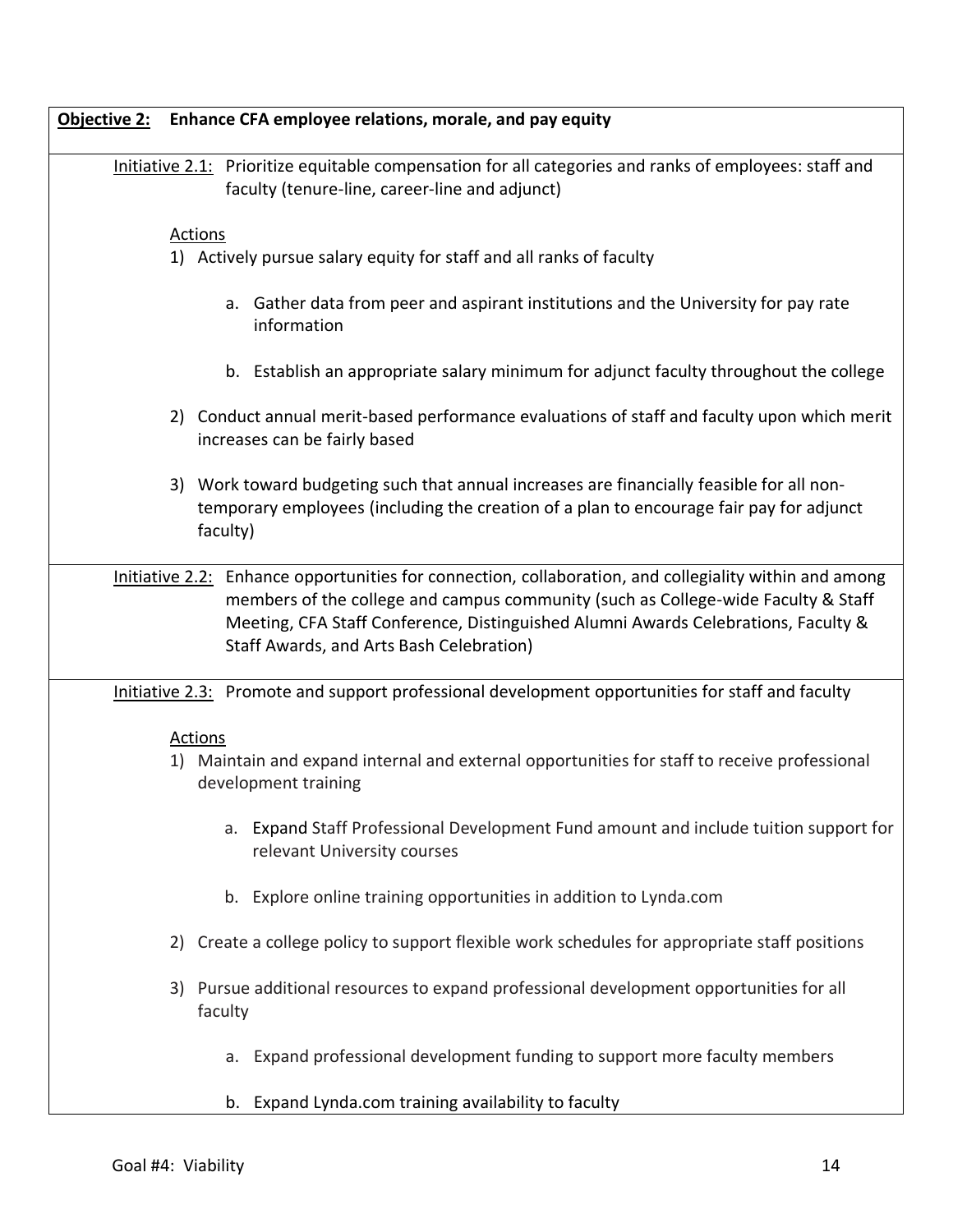| 4) Provide leadership development opportunities within the CFA                                                                                                                                                                            |
|-------------------------------------------------------------------------------------------------------------------------------------------------------------------------------------------------------------------------------------------|
| a. Implement "leadership pipelines" for staff and faculty within the<br>departments/schools and the college                                                                                                                               |
| 5) Review and revise CFA faculty mentorship program(s) (possible metrics: faculty retention<br>rates, survey of faculty in the mentorship program, survey of faculty mentors and chairs,<br>research productivity as recorded in the FAR) |
| Initiative 2.4: Evaluate and prioritize additional research, teaching, and staffing needs, and pursue<br>additional resources accordingly                                                                                                 |
|                                                                                                                                                                                                                                           |
| Actions<br>1) Evaluate efficiency, effectiveness, and relevance of current staffing, service, and teaching<br>resources by FY20                                                                                                           |
| 2) Pursue additional endowed faculty positions                                                                                                                                                                                            |
| 3) Pursue resources for approved additional staffing needs                                                                                                                                                                                |
| 4) Encourage and prioritize interdisciplinary faculty hiring within the CFA - incorporating this<br>prioritization into the RFP processes                                                                                                 |
| 5) Create a clear and transparent policy regarding faculty FTE, load, and compensation in each<br>academic unit - consistency within each unit reached by FY20                                                                            |
| Objective 3:<br>Improve facilities and infrastructure to support core operations, educational mission, and<br>research                                                                                                                    |
| Initiative 3.1: Identify and rectify shortcomings of the facilities relating to the Film & Media Arts<br>Department in order to address the operational, instructional, and research needs                                                |
| <b>Actions</b>                                                                                                                                                                                                                            |
| 1) Identify needs and engage in a facility renovation feasibility study to determine cost                                                                                                                                                 |
| 2) Pursue funding necessary to support renovation                                                                                                                                                                                         |
| 3) Work with Facilities Management and independent design firm to realize project                                                                                                                                                         |
| Develop and execute plan for managing displaced students/staff/faculty during and after<br>4)<br>construction                                                                                                                             |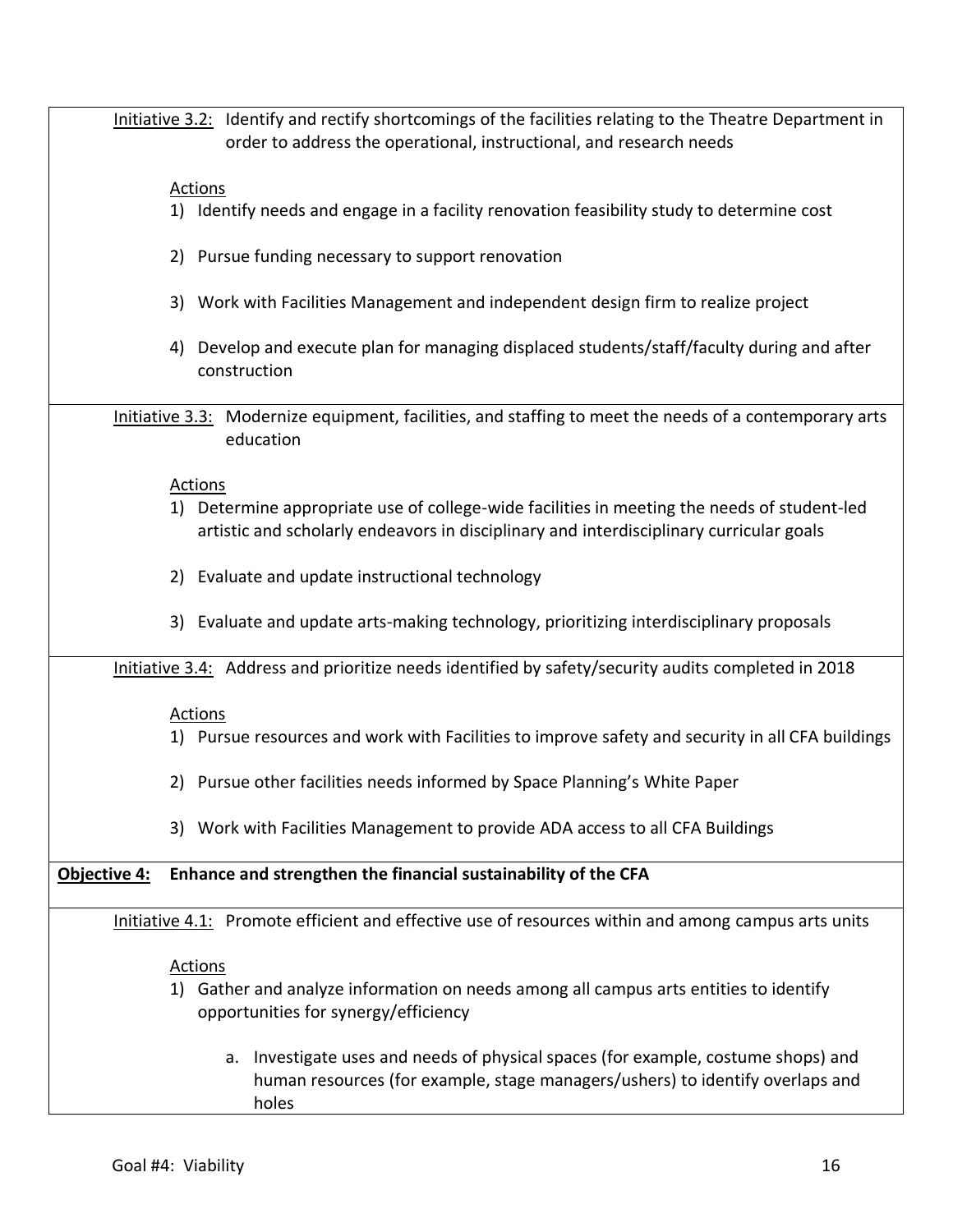|  | 2) Optimize by increasing the leveraging of identified resource needs among arts units |  |  |  |
|--|----------------------------------------------------------------------------------------|--|--|--|
|  |                                                                                        |  |  |  |
|  |                                                                                        |  |  |  |

Initiative 4.2: Generate additional funding sources for the college

### Actions

- 1) Enhance connections with alumni, donors, patrons, and friends with the goal of increasing college resources for student, staff, and faculty success
	- a. Strengthen alumni relations network
	- b. Expand and coordinate community support and involvement
	- c. Increase sense of belonging to the CFA (in addition to the school/department) among current students, alumni, and donors through communications, events, and stewardship
- 2) Increase collaborations with employers and corporate and government partners
	- a. Enhance sponsorship and partnership opportunities
	- b. Explore current and potential relationships to encourage the creation of internship opportunities
- 4) Partner and participate in the University's comprehensive campaign
- 5) Increase external grant proposals to support faculty research and increase graduate program funding and opportunities

Initiative 4.3: Encourage CFA employee participation in University boards, committees, and councils

- 1) Identify committees and forums relevant to the CFA and publicize involvement opportunities
- 2) Publicize CFA representation where possible (through newsletter and website)
- 3) Celebrate staff and faculty members' contributions to the campus and greater community (through newsletter and website)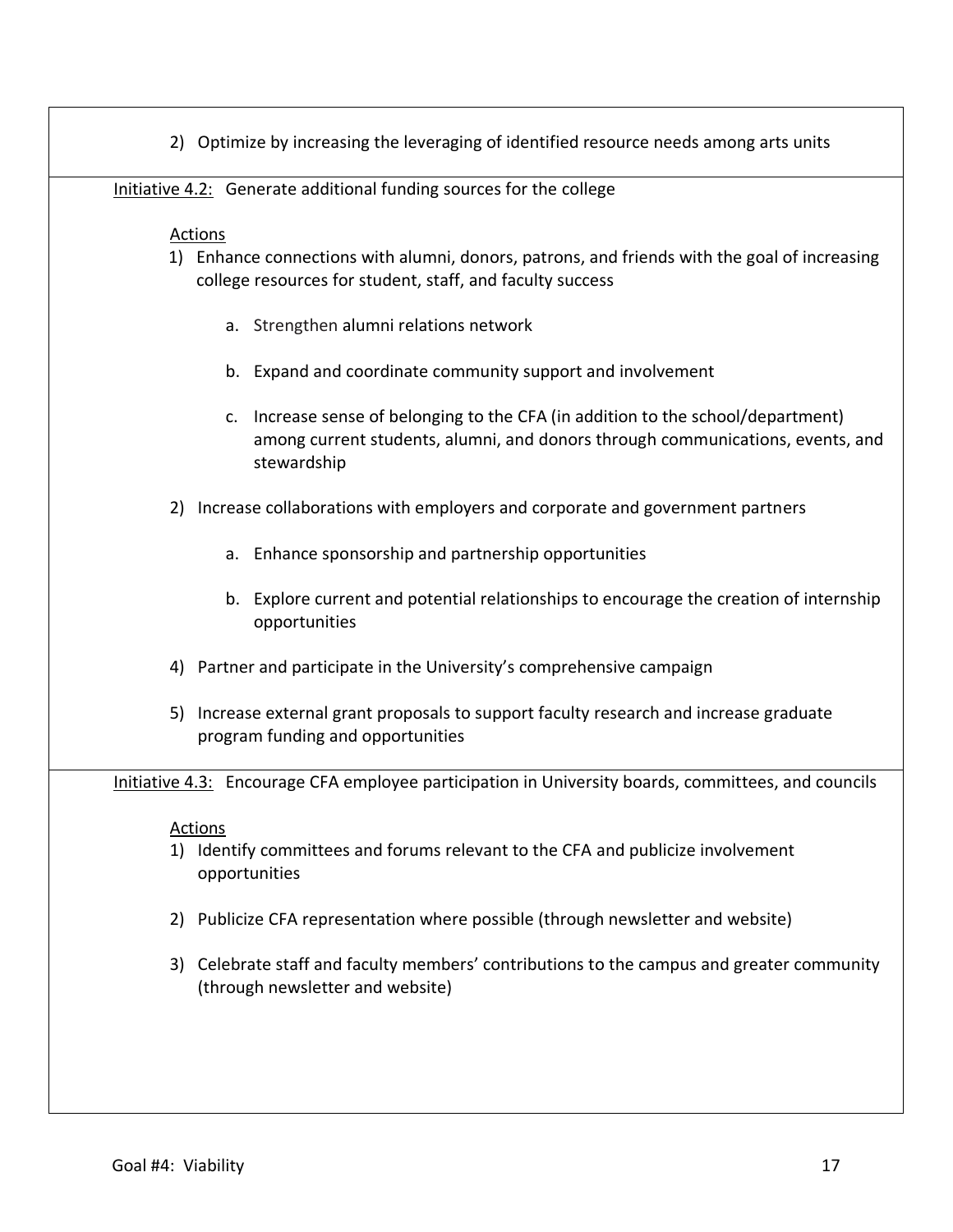| Objective 5: Enhance internal and external communication                                                                                                                 |
|--------------------------------------------------------------------------------------------------------------------------------------------------------------------------|
| Initiative $5.1$ : Explore and implement strategies that provide students, staff, and faculty opportunities<br>to be informed at both the unit and college levels        |
| Actions                                                                                                                                                                  |
| 1) Analyze and assess the places where communication breakdowns occur within the CFA                                                                                     |
| 2) Units publish policies and procedures document (e.g. bylaws) that will be readily available<br>and updated on a yearly basis                                          |
| 3) Units establish and publish a Student handbook consisting of unit-level policies and<br>procedures                                                                    |
| 4) Create a CFA faculty handbook                                                                                                                                         |
| Initiative 5.2: Enhance reputation management efforts                                                                                                                    |
| Actions                                                                                                                                                                  |
| 1) Grow marketing and communications audiences by 3-5% annually                                                                                                          |
| 2) Leverage relationships with third-party validators (other academic disciplines, athletics,<br>health sciences, upper administration) to promote the value of the arts |